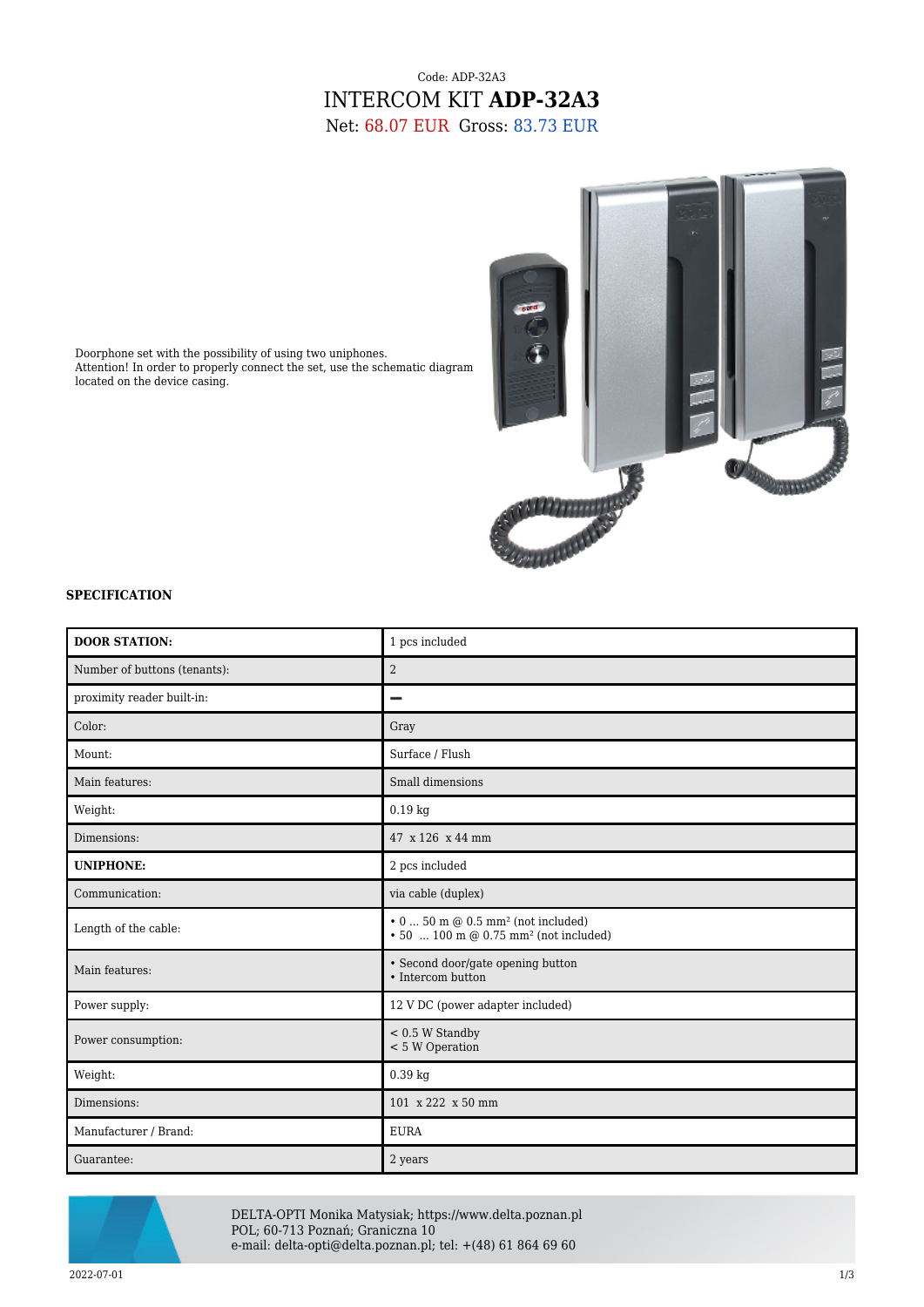## **PRESENTATION**

Front panel:



Uniphone - side view:



Mounting side view:



DELTA-OPTI Monika Matysiak; https://www.delta.poznan.pl POL; 60-713 Poznań; Graniczna 10 e-mail: delta-opti@delta.poznan.pl; tel: +(48) 61 864 69 60

2022-07-01 2/3